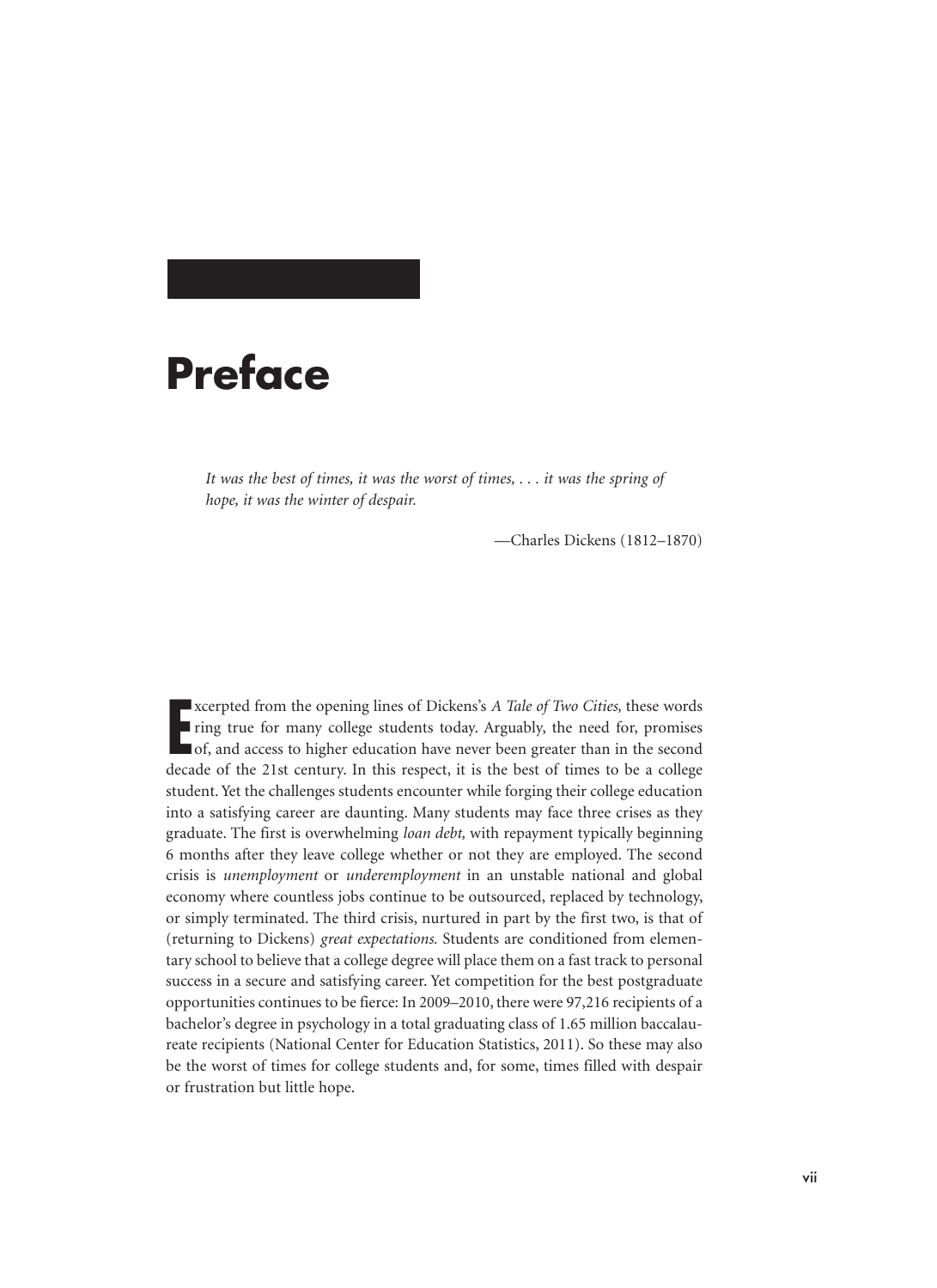Teachers are concerned about the world their baccalaureate graduates must enter. Psychology educators are passionate about dispersing psychological science, but they may not be experts in the current job market or in how to help psychology students choose and succeed in a career. For example, to what extent are their students aware of the clashing cultures of corporate and college organizations and of the particular skills and behaviors they need to succeed? Do students know how to market themselves effectively amidst the competition and subsequently adapt to the workplace once they are hired?

 Our goal in writing *Your Undergraduate Degree in Psychology* is to help students enter the workforce during and after college cognizant of the issues and prepared for the challenges they will encounter. We strongly believe that teachers can be highly influential partners in this goal. There are no quick and easy solutions to these issues and challenges, but we introduce them for serious discussion and share ideas, insights, and recommendations we believe will help build competence and confidence for a student's journey after college. The salient features of this book include the following.

 Many "careers in psychology" books focus primarily on occupations requiring baccalaureate or graduate degrees and the skills students should learn. We approach the college-to-career transition for what it truly is—a diverse and interactive combination of dynamic intrapersonal, interpersonal, and environmental careershaping experiences. Specifically, we encourage students to engage in systematic self-assessment; exploit campus opportunities that enhance self-reflection and career development; establish transferable skills employers seek; heighten awareness of their continuing journey through psychosocial development; master job-search skills; recognize the critical roles that organizational culture, communications, motivation, and self-management occupy in entry-level job success; and prepare for changing relationships and further life/career transitions. We know of no other resource in psychology that examines these dimensions to the extent we do.

 Our focus is on individuals who enter the labor market immediately after graduation, including students who delay entry to graduate or professional school for 1 or more years to gain experience, earn money, and solidify goals. So welcome also, you graduate-school–bound students!

*Your Undergraduate Degree in Psychology* may be read as part of a course, such as Careers in Psychology, Orientation to the Psychology Major, or Introduction to the Psychology Major. It is also intended as supplementary reading for internship and capstone courses. Even if this book is not part of a specific course, the key is for students to critically examine the information it reveals and act on the recommendations we present. Ultimately, students *need* to know the answers to the questions, "How can I be best prepared to stand out from other new graduates entering the world of work?" and "How can I succeed in my first jobs?" Those are the types of questions we can help with!

 To accomplish our goal of helping students prepare for work and career, we provide a forum in which students and teachers interact with one another and with us—as "paperback mentors" of sorts—as we explore the crucial issues that influence successful entry into contemporary workplaces. Having engaging interaction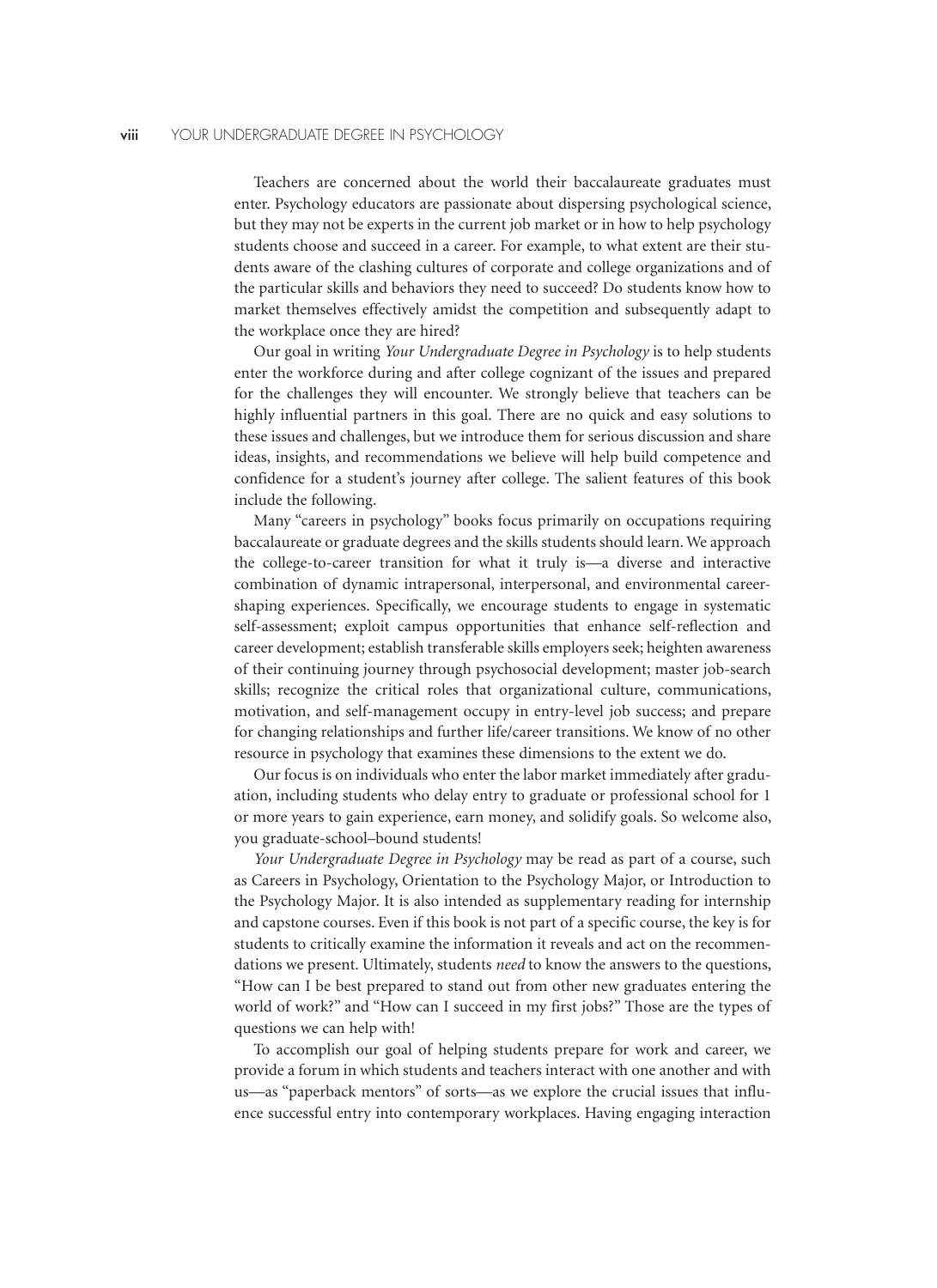with a book and its ideas is a challenge, but it can be done. We designed this book to help students actively think about the world of work and career choices; frequent and meaningful self-reflection can lead to a strategic plan to help students pursue their life goals. The features we embedded in this book to facilitate self-reflection include "Time Out" sections inserted periodically in our narrative: "Time Out: Reflective Questions" and "Time Out: Exercise." At the end of each chapter are "Getting Involved" activities that include "Journal Starters" and diverse and often research-oriented projects that teachers may want to assign as is or modify to fit their specific goals. The "Additional Resources" component of each chapter enables students to dig further into a particular topic by consulting websites or other print sources. Each chapter ends, of course, with a list of the references we consulted for the topics we addressed.

 College-to-workplace preparedness and transition is a major topic of growing importance in today's world of work, but it is not widely researched in psychology. Consequently, we invited colleagues with expertise exceeding our own in specific critical areas to guest-author chapters on career planning, job search, and postcollege relationship changes. In addition, an important segment of our literature is drawn from outside of mainstream psychological research; this portion derives from surveys or reports of job-related issues originating from such organizations as the Collegiate Employment Research Institute and the National Association of Colleges and Employers, as well as from popular but reliable print and electronic sources. Finally, we illustrate several concepts using examples based on the experiences of former students and actual events.

 No book project of this magnitude thrives without excellent advice. We are very grateful to many individuals who have been helpful and supportive throughout our journey. This has clearly been a team effort. In the editorial department at SAGE, Christine Cardone was our starting pitcher and Reid Hester came in as the closer. We are very thankful for Sarita Sarak, who kept us, in her firm but friendly manner, on track each step of the way and batted 1.000. Our team contains other valuable members. For the breadth and depth they shared on crucial topics, we thank our guest authors Camille Helkowski, John Jameson, and Abby (Wilner) Miller.

 For their critical reviews of the manuscript and the invaluable insights and comments they shared, we are very grateful to William Addison, Eastern Illinois University; Ruth L. Ault, Davidson College; Bernard C. Beins, Ithaca College; Kristie Campana, Minnesota State University, Mankato; Phil Gardner, Michigan State University; Jane S. Halonen, University of West Florida; Meera Komarraju, Southern Illinois University, Carbondale; Beth M. Schwartz, Randolph College; Randolph A. Smith, Lamar University; and Annette Kujawski Taylor, University of San Diego.

 Behind the scenes at SAGE were others who shared their expertise, including marketing manager Lisa Brown, permissions editor Karen Ehrmann, production editor Laureen Gleason, copy editor Megan Granger (our extra special thanks!), and cover designer Glenn Vogel. In addition, we appreciate Jon Keil's critical reading of several chapters and his helpful suggestions, as well as the gracious assistance of the DePaul University Library staff. We thank Robert Shelton and